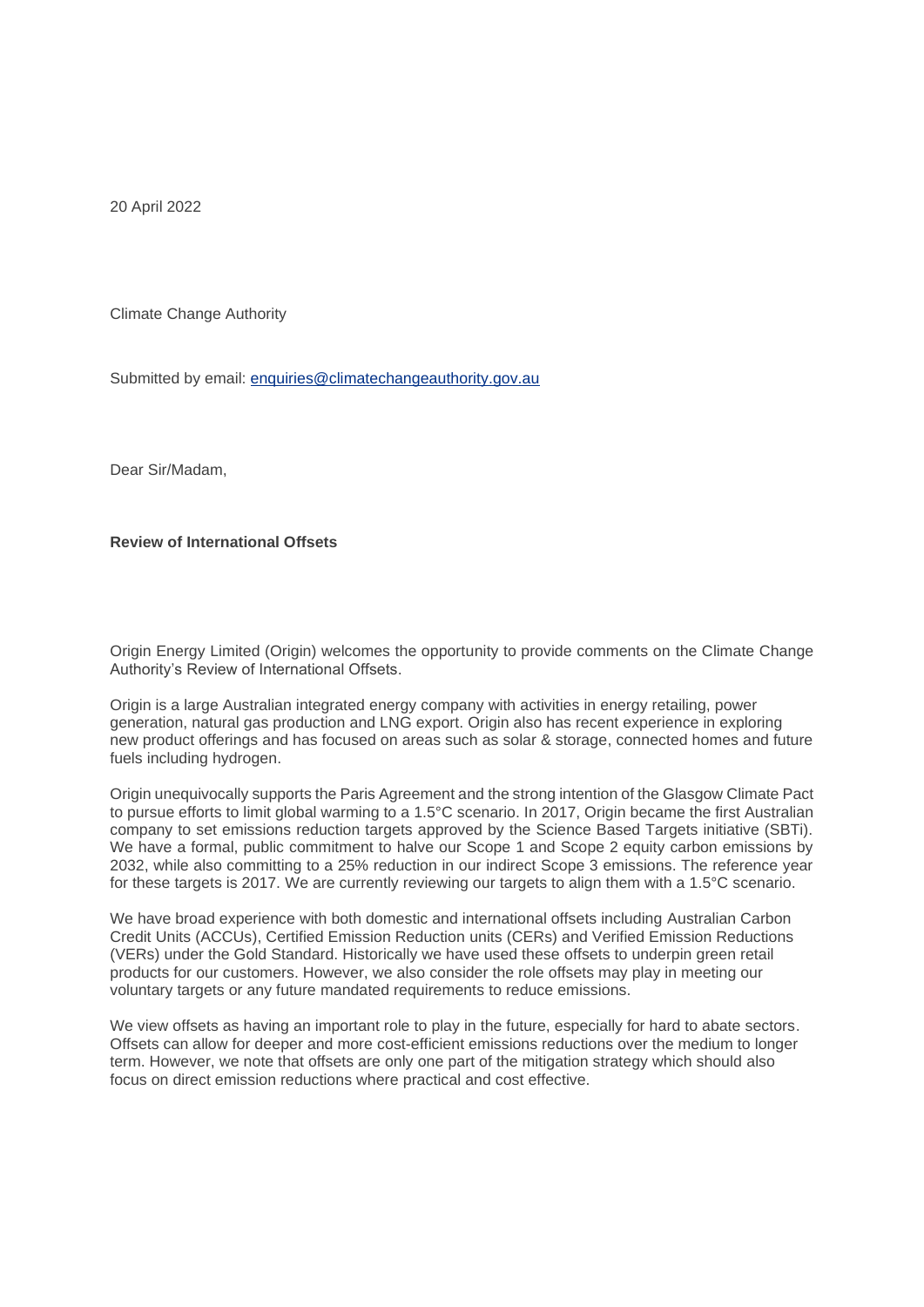We generally support the integrity principles articulated in the consultation paper. Our key points on this review include:

- Environmental integrity is the fundamental criteria which should guide the framework. If environmental integrity is undermined, then it will reduce confidence in the broader offsets market more generally.
- Policy stability it is important that regulatory interventions to the offsets market are kept to a minimum. The risk of intervention may undermine investment confidence in such markets and cause prices to be higher than they would otherwise need to be over the longer term.
- Tangible property rights stability can be aided by legislation which establishes tangible property rights. This currently exists for ACCUs and we suggest some form of central Australian Government registry could be examined for international units including the proposed Indo-Pacific Carbon Offsets Scheme (IPCOS).
- Consistency generally, eligibility criteria should be kept aligned across all schemes including Climate Active, the proposed IPCOS or for other purposes.
- Interaction with national targets a significant issue is whether offsets (both domestic and international) will contribute to the achievement of Australia's Nationally Determined Contribution (NDC). This issue requires further analysis and consultation with stakeholders.
- Further consultation we view this consultation phase as the start of an ongoing process to refine the eligibility of international offsets. A number of important and complex issues are raised and we would recommend further consultation with stakeholders. We also expect that international rules will continue to be evolve as the details of the Paris Rulebook are developed.

Please find attached comments which provide further information on the matters raised in the Terms of Reference as well as feedback on selected Guiding Questions.

Thank you for the opportunity to provide feedback on the Review of International Offsets. If you wish to discuss any aspect of this submission further, please contact Matthew Kaspura at [matthew.kaspura@originenergy.com.au](mailto:shaun.cole@originenergy.com.au)

Yours sincerely,

 $Z:K/hZdL$ 

Keith Robertson General Manager Regulatory Policy **Origin Energy Limited** GPO Box 5376 Sydney NSW 2001 +61 2 9503 5674[–Keith.Robertson@originenergy.com.au](mailto:Keith.Robertson@originenergy.com.au)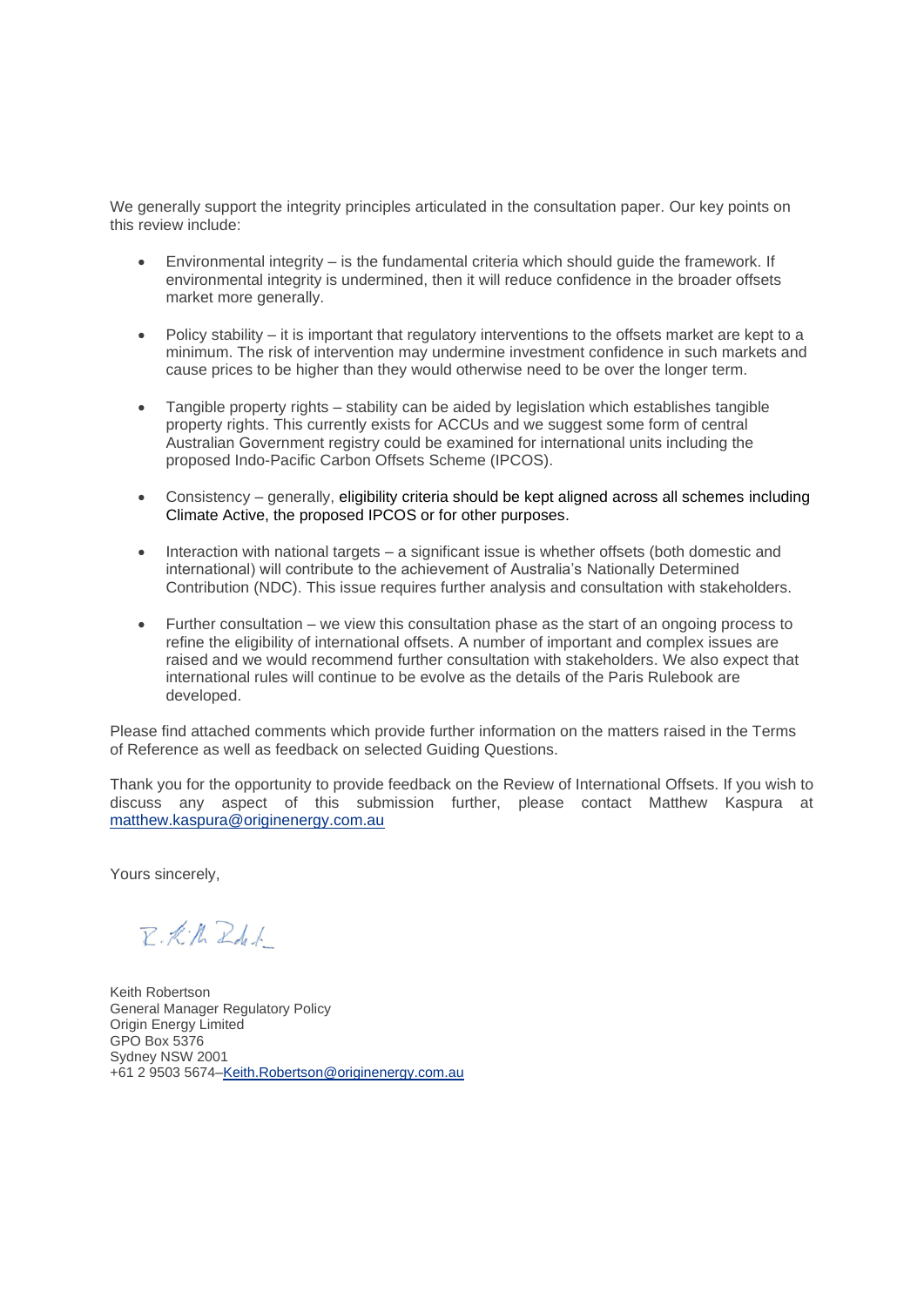## **Attachment A – Response to Terms of Reference matters**

| <b>ToR</b> ref | <b>Issue</b>                                                                                          | <b>Origin comments</b>                                                                                                                                                                                                                                                                                                                                                                                                                                                                   |
|----------------|-------------------------------------------------------------------------------------------------------|------------------------------------------------------------------------------------------------------------------------------------------------------------------------------------------------------------------------------------------------------------------------------------------------------------------------------------------------------------------------------------------------------------------------------------------------------------------------------------------|
| a              | Most important criteria for accepting<br>offsets in Climate Active and IPCOS                          | Generally, we should build on the integrity principles which are currently used In Climate Active<br>and are included in p 4 of the consultation paper.                                                                                                                                                                                                                                                                                                                                  |
|                |                                                                                                       | Transparency - we note that increasingly, customers are requesting detailed information to<br>trace their offsets to individual projects.                                                                                                                                                                                                                                                                                                                                                |
|                |                                                                                                       | Tangible property rights - ACCUs provide a useful example as they are established in<br>legislation and have a tangible property right. These arrangements help underpin confidence in<br>the value of these offsets. We suggest that arrangements for international units should seek to<br>replicate this by potentially using an Australian Government registry that holds the international<br>units. This design was previously examined under the former carbon pricing mechanism. |
| b              | Non-carbon benefits - leading practices                                                               | Generally, non-carbon benefits are an additional feature that will be valued by different parts of<br>the market accordingly.                                                                                                                                                                                                                                                                                                                                                            |
|                |                                                                                                       | Biodiversity – we suggest that:<br>$\bullet$<br>• Verra including the Climate, Community and Biodiversity Standards (CCB Standards);<br>the Sustainable Development Verified Impact Statement (SD VISta); and<br>• the UNFCC Sustainable Development Goals                                                                                                                                                                                                                               |
|                |                                                                                                       | can assist a leading practice approach to non-carbon benefits.<br>Other guidance in development includes from the Voluntary Carbon Market Integrity Initiative<br>$\bullet$<br>(VCMI) and the Integrity Council for Voluntary Carbon Markets (IC-VCM).<br>It is important that any non-carbon claims are also independently verified.                                                                                                                                                    |
| c              | Potential differences in criteria across<br>different schemes                                         | Generally, eligibility criteria should be kept aligned across all schemes including Climate Active,<br>IPCOS or other purposes.                                                                                                                                                                                                                                                                                                                                                          |
| d              | Whether criteria can/should be applied at<br>a scheme level, by classes of units,<br>project type etc | As above, should be consistent across all schemes.<br>$\bullet$                                                                                                                                                                                                                                                                                                                                                                                                                          |
| e              | Vintage - should this be relevant to their<br>use                                                     | Generally, the eligibility criteria should be the most important factor in deciding on whether<br>offsets are included and vintage should be guided by this. For example, if the Paris Agreement<br>rules provide for guidance on vintage of offsets then this should be applied to their use in<br>Australia.<br>We generally do not support a time limit on the vintage of certificates.<br>$\bullet$                                                                                  |
|                |                                                                                                       | However, vintage may be relevant for transitional periods when a unit is being phased in or out<br>of eligibility.                                                                                                                                                                                                                                                                                                                                                                       |
|                | Which offsets could be eligible in Climate<br>Active at the present time                              | According to the eligibility criteria, we believe that the use of CERs should be phased out over<br>time. This is consistent with the approach taken in the Paris Agreement and further rules<br>recently agreed at the Glasgow climate change conference. This phase out should be over a<br>relatively short timeframe to retain credibility in the quality of offsets used in Australia.                                                                                              |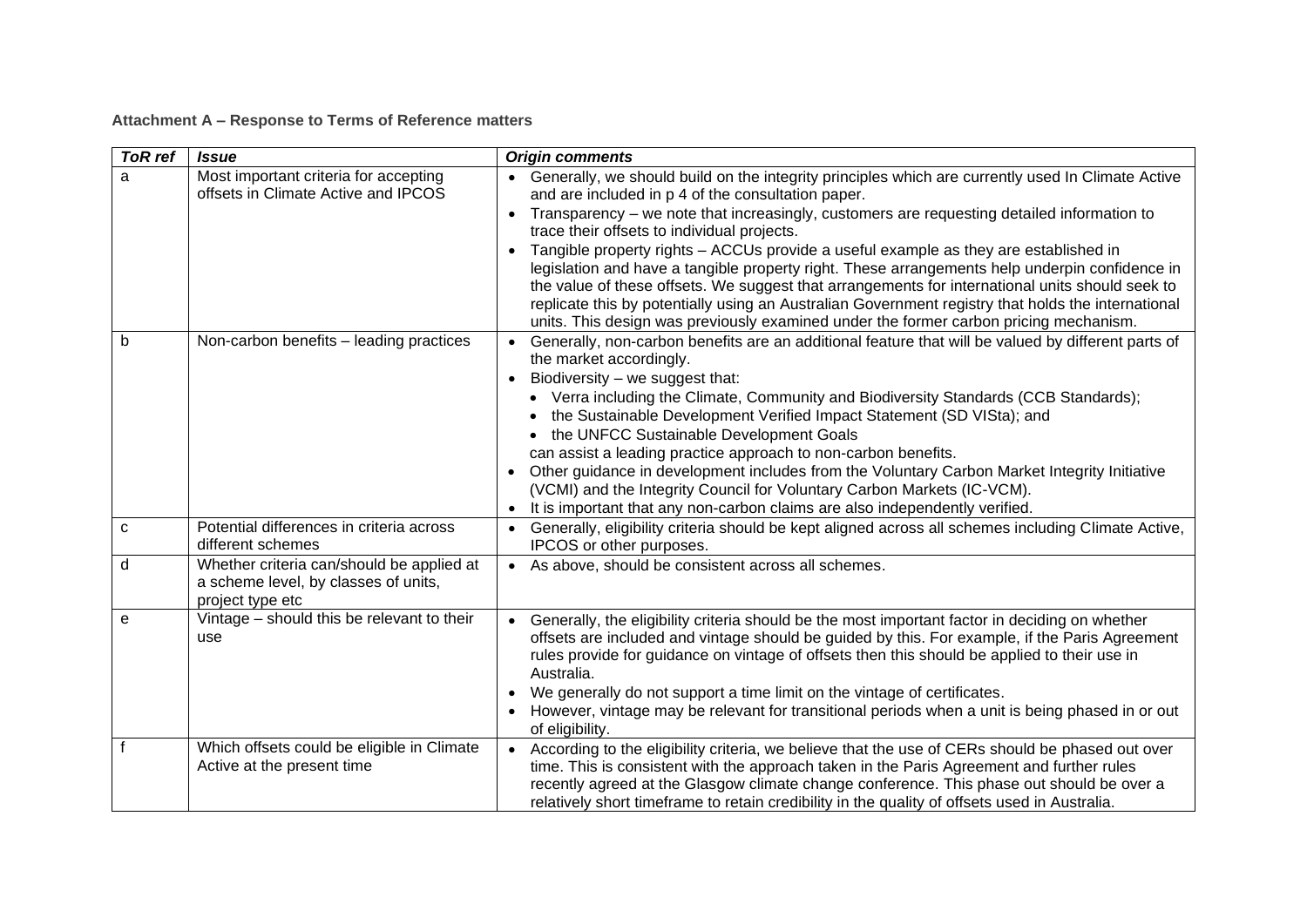| <b>Topic</b>                                 | <b>No</b>      | <b>Summary</b>                                                                   | <b>Origin comments</b>                                                                                                                                                                                                                                                                                                                                                                                                                                                                                                                                        |
|----------------------------------------------|----------------|----------------------------------------------------------------------------------|---------------------------------------------------------------------------------------------------------------------------------------------------------------------------------------------------------------------------------------------------------------------------------------------------------------------------------------------------------------------------------------------------------------------------------------------------------------------------------------------------------------------------------------------------------------|
| General                                      | $\overline{2}$ | Role of offsets in Australia's transition to net zero                            | Offsets have an important role to play in achieving Australia's<br>transition to a net zero economy, especially for currently hard to abate<br>sectors.<br>Offsets can allow for deeper and more cost-efficient emissions<br>reductions over the medium to longer term.<br>However, we note that offsets are only one part of the mitigation<br>strategy which should also focus on direct emission reductions where<br>practical and cost effective.                                                                                                         |
|                                              | 3              | Lessons from international carbon markets                                        | Environmental integrity is the fundamental consideration. If<br>undermined, then it will reduce confidence in the broader offsets<br>market more generally and potentially undermine other climate<br>change policies as well.<br>Offsets work most effectively when used in combination with other<br>mitigation policies including broad based carbon pricing schemes.<br>Consideration of ensuring the integrity of ecosystems, human rights,<br>the rights of indigenous people, local communities and equity as<br>detailed in the Glasgow Climate Pact. |
| Use of offsets by<br>Australian<br>companies | 4              | Does your company use or intend to use offsets<br>(domestic or international)    | Yes, we have used offsets (both domestic and international) for many<br>years to underpin green retail offerings to our customers. We are also<br>certified under Climate Active.<br>Looking forward, we also see potential for offsets to help achieve our<br>voluntary emission reductions targets. They may be particularly<br>important for hard to abate parts of our business such as upstream<br>gas production.                                                                                                                                       |
| Criteria and<br>standards                    | 6              | Views on current international standards<br>including Gold Standard, VCS and CDM | We generally support the standards used in the Gold Standard and<br>VCS.<br>However, the CDM in our view no longer meets the expectations of<br>$\bullet$<br>most stakeholders or customers and should no longer be eligible.                                                                                                                                                                                                                                                                                                                                 |
| Co-benefits                                  | 10             | Importance of co-benefits?                                                       | Co-benefits should not be required to meet the core emissions<br>reduction-based eligibility criteria. Rather, non-carbon benefits should                                                                                                                                                                                                                                                                                                                                                                                                                     |

## **Attachment B – Comments on selected guiding questions**